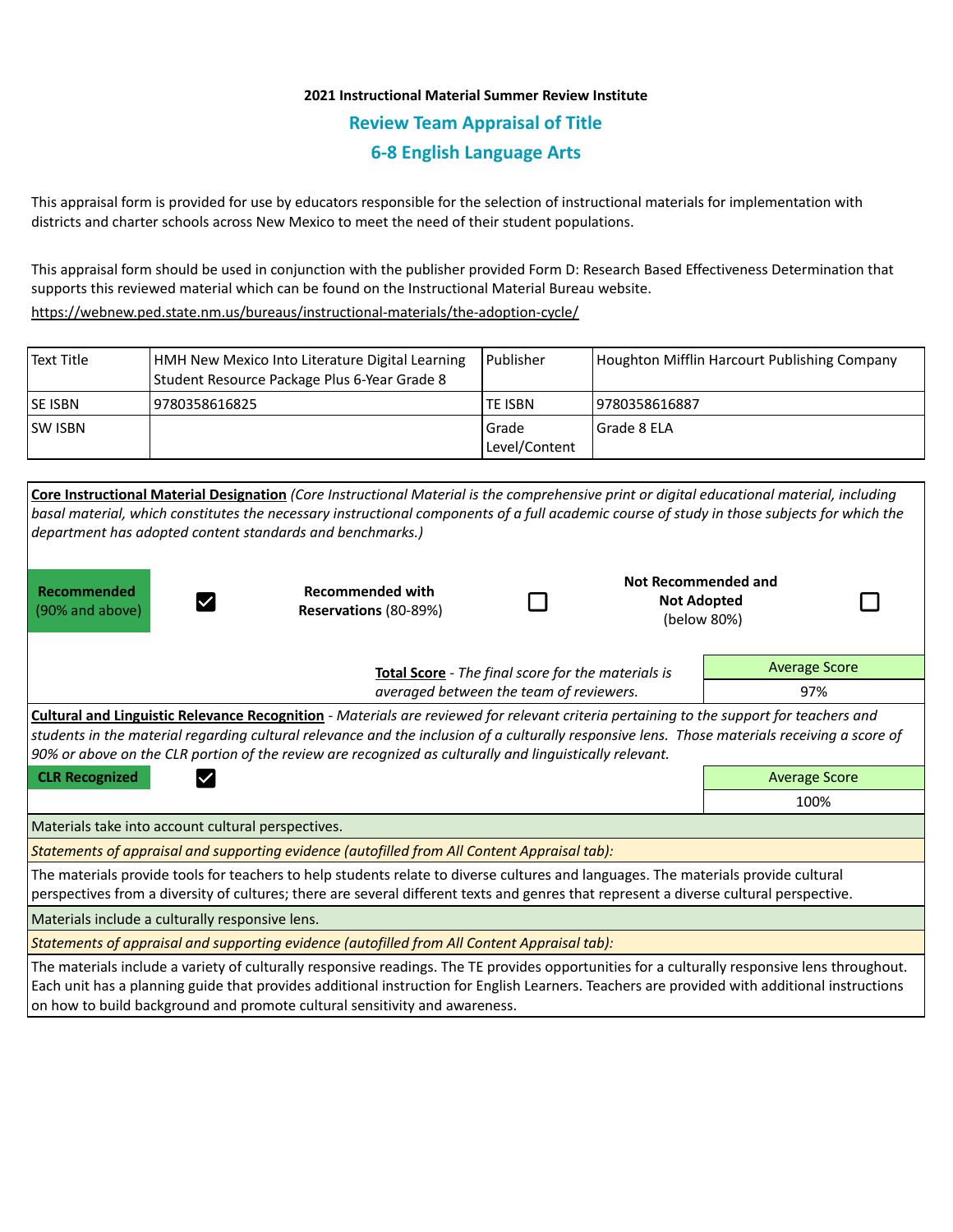**Standards Review** *- Materials are reviewed for alignment with the state adopted content standards, benchmarks and performance standards.*

Average Score

96%

Materials align with grade level ELA standards overall.

*Statements of appraisal and supporting evidence:* 

The materials are at the appropriate grade-level text complexity and are accompanied by quality tasks aligned to the Common Core State Standards for reading, writing, speaking, listening, and language literacy skills. Each unit begins with a list of learning objectives and the online component offers a standards correlation guide to assist teachers in unit/lesson planning. Guidance is provided for teachers to attend to standards-based instructional expectations while offering students a variety of grammar and vocabulary activities to help support students' mastery of all grade level content standards.

Materials align to reading standards.

*Statements of appraisal and supporting evidence:* 

Materials comprise a wide variety of text types and genres required by the standards at each grade level. Texts include a mix of informational and literary texts integrated throughout every unit. Student interest is evident in the considered range of texts offered. For each of the six units, there are also suggested independent reading books that can be used to enhance or extend the provided reading selections. Students practice a variety of literacy skills show mastery of the reading standards.

Materials align to writing standards.

*Statements of appraisal and supporting evidence:* 

Materials provide opportunities for rich and rigorous evidence-based discussions and writing about texts to build strong literacy skills. The materials include a mix of on-demand and process writing; short, focused projects,;and incorporating digital resources where appropriate. The materials provide opportunities for students to write across different text types that reflect the distribution required by the standards and include frequent opportunities for evidence-based writing to support careful analyses, well-defended claims, and clear information appropriate for the grade level. Students practice critical skills such as summarize, critique, interpret, and connect to their reading. Teacher materials provide support for planning and implementation of text-dependent writing standards.

Materials align to speaking and listening standards.

*Statements of appraisal and supporting evidence:* 

Materials align to both speaking and listening standards as outlined in Common Core State Standards. There are activities which promote listening skills, such as using audio versions of the materials to make connections, supporting peers with active listening and feedback, and using techniques such 'Turn and Talk' and 'Choral Reading'. There are also several activities to promote the speaking standards, such making speeches, presentations, podcasts, and screenplays. Specific skills such as using volume and pronunciation are also addressed in the materials as they relate to grade appropriate speaking standards. The materials provide frequent opportunities and protocols for evidence-based discussions that encourage the modeling and use of academic vocabulary and syntax, while also supporting students' listening and speaking about what they are reading and researching with relevant follow-up questions and supports.

Materials align to language standards.

*Statements of appraisal and supporting evidence:* 

Materials meet English language standards. The material provides students with opportunities to practice and demonstrate the conventions of English grammar, usage in writing, speaking, reading and listening. The materials also provide instruction for grade-level grammar and convention standards as applied through increasingly sophisticated contexts, with opportunities for students to practice reading, writing, and listening strategies. Students are able to learn skills such as literary analysis, summarizing information from the text, interpretation, and connection of textual information to real-life experiences. The materials include explicit instruction of the grade-level grammar and conventions standards as applied in increasingly sophisticated contexts, with opportunities for application both in and out of context.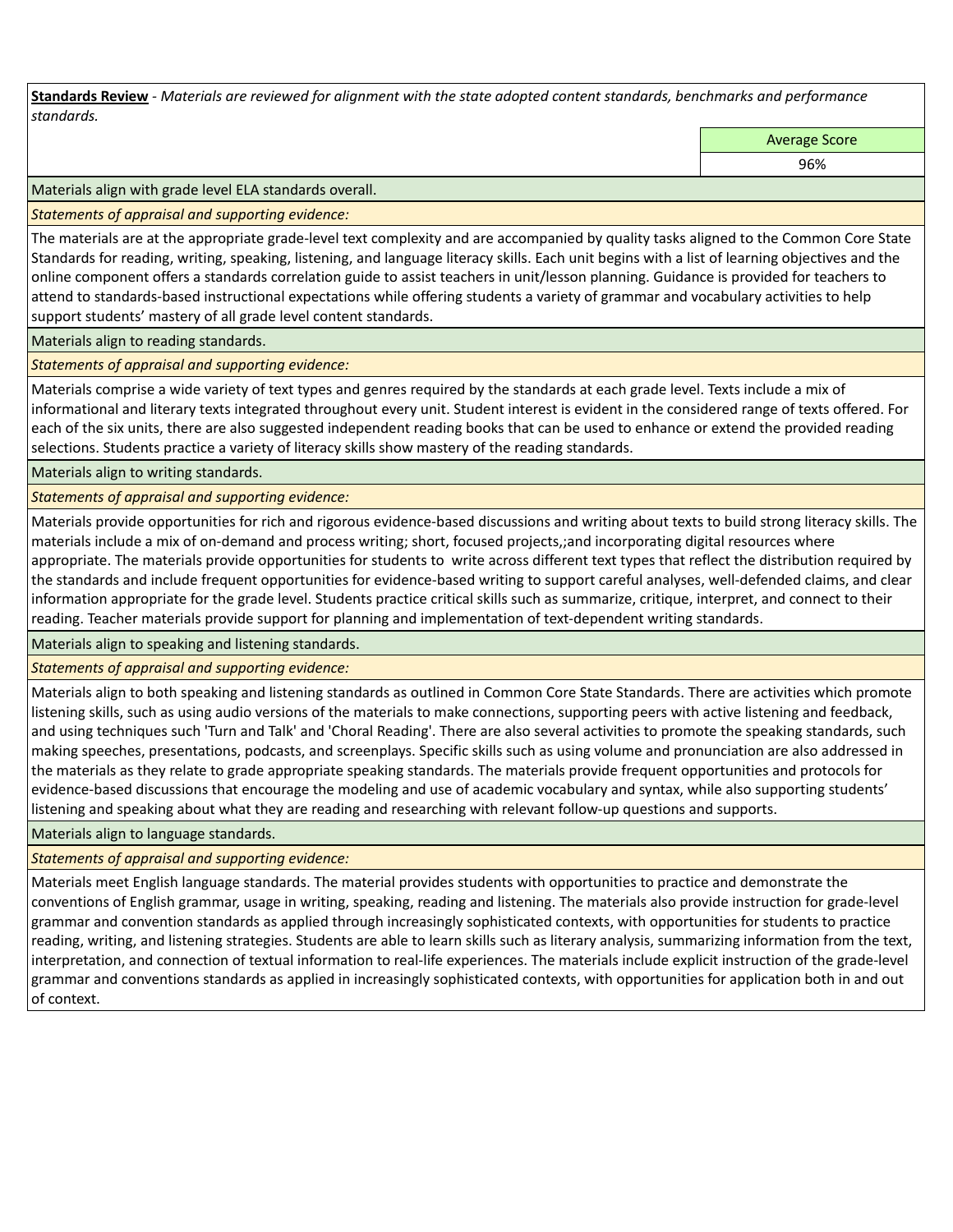**ELA Content Review** *- Materials are reviewed for relevant criteria pertaining to the support for teachers and students in the specific content area reviewed.*

Average Score

94%

Materials provide a selection and range of high-quality texts worthy of students' time and attention, exhibiting exceptional craft and thought and/or providing useful information.

*Statements of appraisal and supporting evidence:* 

The instructional materials are worthy of students' time and attention. They are of quality, rigorous, and meet the text complexity criteria for grade 8. Materials support students' progress toward independent reading. Anchor texts consist of a range of student interests and reflect various text types and genres required by the standards, specifically works from award-winning authors as well as traditional choices. They consider a range of student interests, including but not limited to reality vs. fantasy.

Questions in the materials are high-quality text-dependent and text-specific questions. The overwhelming majority of these questions are text-specific and draw student attention to the particulars in the text.

*Statements of appraisal and supporting evidence:* 

Materials provide numerous opportunities within each lesson for students to engage with and answer high quality text-dependent and text-specific questions that focus on particulars in the text. Questions focus on higher order thinking skills aligned with Depth of Knowledge (DOK) levels, with suggestions and reteaching moments based on student answers to the texts in the side margins. There are questions that align with analyzing, comparing/contrasting, cause/effect, inferences, and synthesizing. There are also text-specific questions that align to vocabulary and meanings. Questions are used within the materials as formative and summative assessments. Most questions, tasks, and assignments are text dependent, requiring students to engage with the text directly, while sets of high-quality sequences of text-dependent questions and tasks build to a culminating task that integrates literacy skills.

Materials provide scaffolding and supports to enable students' learning of English language arts.

*Statements of appraisal and supporting evidence:* 

Materials provide scaffolding opportunities for all students to have access to lessons that provide rigorous learning opportunities. Students are able to meet the standards for grade-level through repetitive practice. The textbook has embedded materials to meet each level of learning.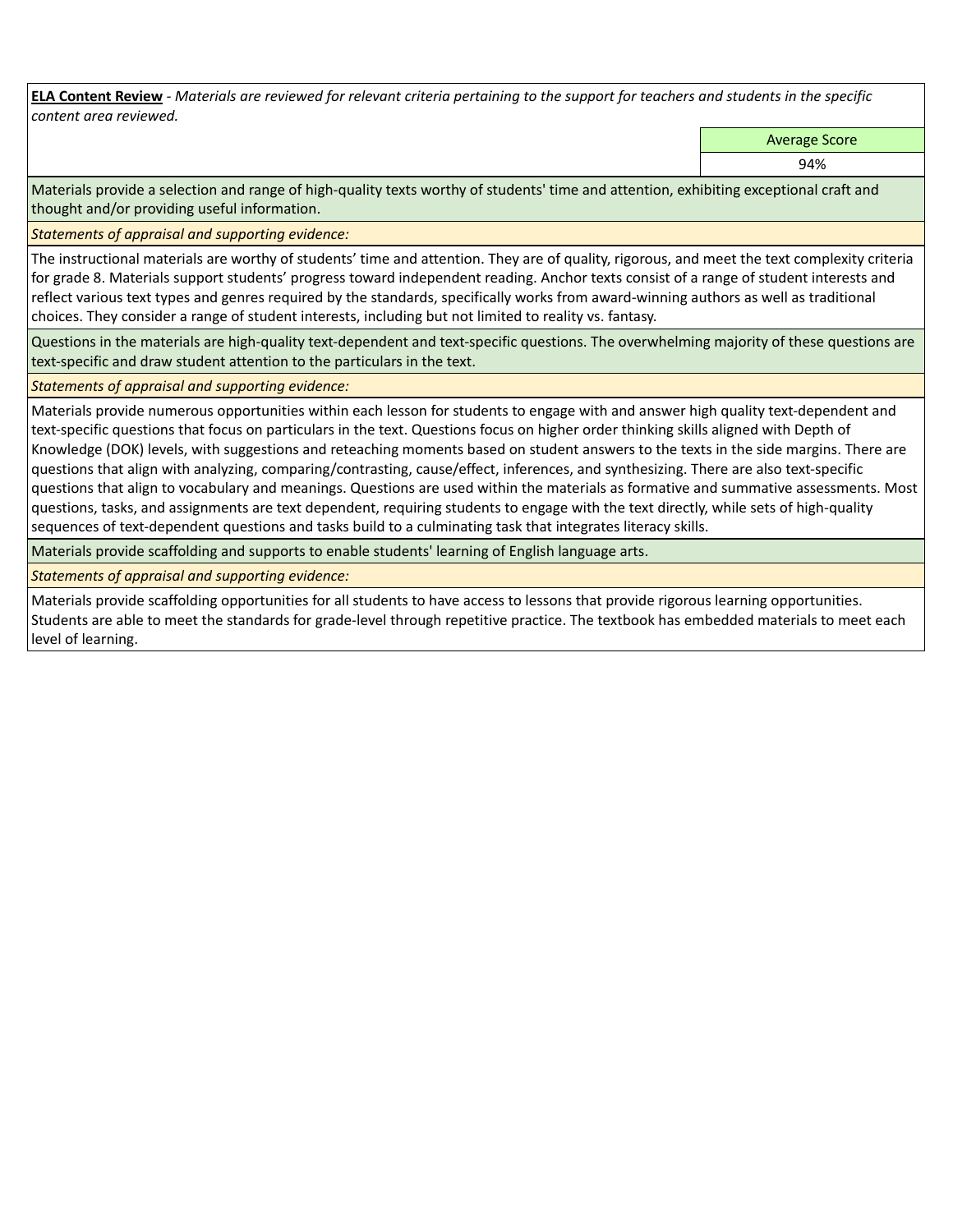**All Content Review** *- Materials are reviewed for relevant criteria pertaining to the support for teachers and students in the material regarding the progression of the standards, lesson structure, pacing, assessment, individual learners and cultural relevance.*

Average Score

100%

Materials are coherent and consistent with the standards that all students should study in order to be college and career ready.

*Statements of appraisal and supporting evidence:*

Materials meet the expectations of alignment with the standards. Rigorous, engaging texts are high quality and are organized by the central focus of lessons while supporting students' knowledge building. The materials support student growth in reading, writing, speaking, and listening, and help develop language skills over the course of the school year, with attention to close reading and analysis of texts, topics, and themes. The materials also meet the expectations for instructional supports and usability, with guidance for differentiation and program design for implementation of grade level standards based learning.

Materials are well designed and take into account effective lesson structure and pacing.

*Statements of appraisal and supporting evidence:*

The curriculum is made up of six units and suggested pacing is provided for each unit. There is a planning guide at the beginning of each unit that is color-coded by skill and resource. Materials are well-designed and offer effective lesson structure and pacing. Within each unit, instruction is divided into Analyze & Apply, Collaborate & Compare, Reader's Choice, and Unit Tasks. The pacing allows for maximum student understanding. The suggested amount of time and expectations for teachers and students are viable for one school year.

Materials support teacher planning, learning, and understanding of the standards.

*Statements of appraisal and supporting evidence:*

The materials contain a Teacher's Edition with annotations and suggestions on how to present the content in the Student Edition and in the online materials. This set of materials includes teacher guidance for the use of embedded technology to support and enhance student learning. There are also explanations of the instructional approaches of the program and identification of the research based strategies.

Materials offer teachers resources and tools to collect ongoing data about student progress on the standards.

*Statements of appraisal and supporting evidence:*

These instructional materials provide teachers access to a wide variety of resources and tools to collect ongoing data about student progress. Within each lesson, there are Quick Checks in the Teacher Edition to formatively assess student progress toward meeting the standards. There are also assessment practices and assessments at the end of each reading. There are rubrics available in the online materials for all learning tasks.

Materials support effective use of technology to enhance student learning.

*Statements of appraisal and supporting evidence:*

Materials are comprehensive and can be used online and in print. The online version of the text has additional activities for the students to use, which enhance learning opportunities. For example, in the Grade 8 standards, students are required to use multimedia to express their ideas. These materials allow for meeting this standard as there are activities for creating podcasts, documentaries, emails, researching topics, and online questions and answers. There are also opportunities to use technology to view media such as videos and audio versions of the text.

Materials can be easily customized for individual learners.

*Statements of appraisal and supporting evidence:* 

The materials provide differentiation strategies for various learners, including English Language Learners, high needs students, and students who require a challenge.These suggestions are found in each lesson and unit. There are also customizable activities in the online portion that allow for changes in language presented as well as differentiated learning tasks.

Materials give all students extensive opportunities and support to explore key concepts.

*Statements of appraisal and supporting evidence:*

Students are provided opportunities to explore key concepts in the text through repetition and practice of the skills associated with Reading, Writing, Analytical Thinking, Organizing, and Collaboration in pairs, small group and/or whole group discussions. Students are encouraged to analyze readings and make inferences about the meaning of words and phrases. These skills include researching the material to increase comprehension of the topic or central idea and analyzing and interpreting meaning through various forms of media. Students are encouraged to read independently, then are paired to deepen the understanding of the text.

Materials take into account cultural perspectives.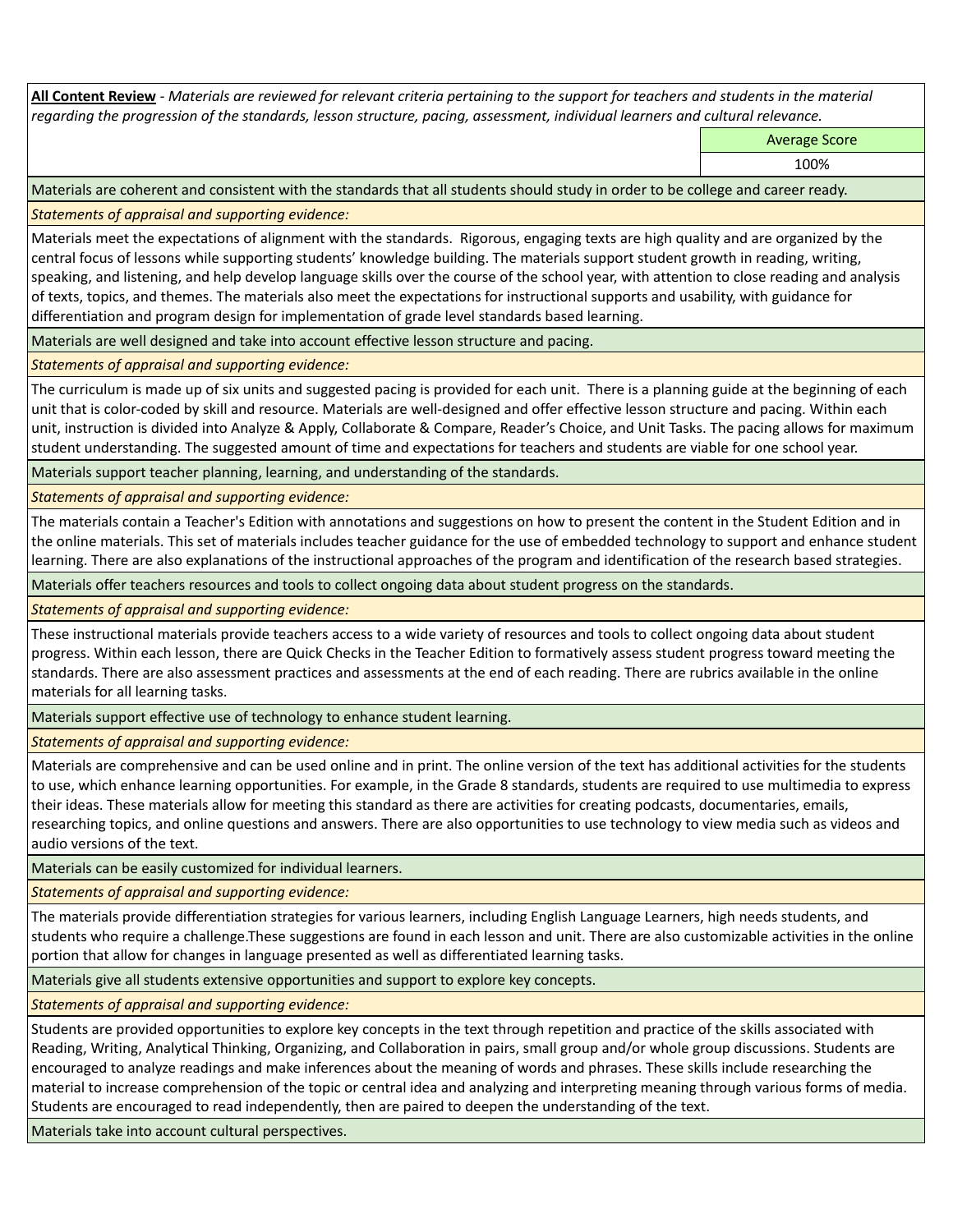*Statements of appraisal and supporting evidence:*

The materials provide tools for teachers to help students relate to diverse cultures and languages. The materials provide cultural perspectives from a diversity of cultures; there are several different texts and genres that represent a diverse cultural perspective.

Materials include a culturally responsive lens.

*Statements of appraisal and supporting evidence:*

The materials include a variety of culturally responsive readings. The TE provides opportunities for a culturally responsive lens throughout. Each unit has a planning guide that provides additional instruction for English Learners. Teachers are provided with additional instructions on how to build background and promote cultural sensitivity and awareness.